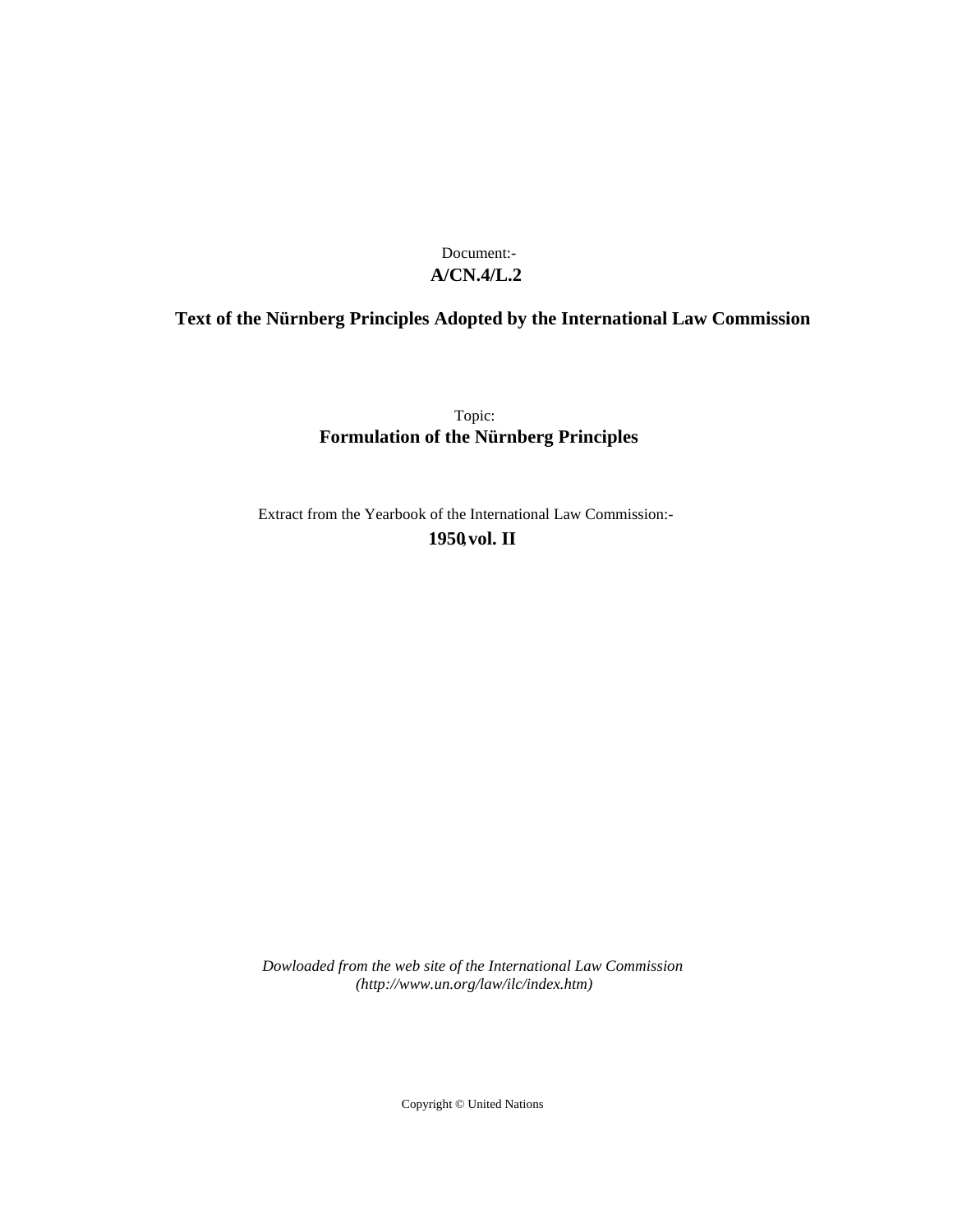94. The Commission recommends that the General Assembly give consideration to the desirability of an international convention concerning the general exchange of official publications relating to international law and international relations.

# Part III. FORMULATION OF THE NURNBERG PRINCIPLES 8

95. Under General Assembly resolution 177 (II), paragraph (a), the International Law Commission was directed to " formulate the principles of international law recognized in the Charter of the Nürnberg Tribunal and in the judgment of the Tribunal ".

96. In pursuance of this resolution of the General Assembly, the Commission undertook a preliminary consideration of the subject at its first session. In the course of this consideration the question arose as to whether or not the Commission should ascertain to what extent the principles contained in the Charter and judgment constituted principles of international law The conclusion was that since the Nürnberg principles had been affirmed by the General Assembly, the task entrusted to the Commission by paragraph *(a)* of resolution 177 (II) was not to express any appreciation of these principles as principles of international law but merely to formulate them. This conclusion was set forth in paragraph 26 of the report of the Commission on its first session, which report was approved by the General Assembly in 1949. Mr. Jean Spiropoulos was appointed special rapporteur to continue

<sup>3</sup> Mr. Ricardo J. Alfaro declared that he voted in favour of part III of the report with a reservation as to paragraph 96, because he believed that the reference therein contained regarding the task of formulating the Nurnberg principles regarding the task of formulating the Nürnberg should have been inserted in the report together with a quotation of the passage in the judgment of the Nürnberg Tribunal in which the Tribunal asserted that the Charter " is the expression of international law existing at the time of its creation, and to that extent is itself a contribution to international law

In abstaining from the vote on this part of the report, Mr. Manley O. Hudson stated that some uncertainty had existed as to the precise nature of the task entrusted to the Commission. In the report of the Commission covering its first session, which was approved by the General Assembly, the view was put forward that " the task of the Commission was not to express any appreciation of these principles [namely the Nürnberg principles] as principles of international law but merely to formulate them ". In his opinion, however, the Commission had not altogether adhered to that view in its later work, with the result that doubt subsisted as to the juridical character of the formulation adopted. Moreover, the formulation had not sufficiently taken into account the special character of the Charter and judgment of the International Military Tribunal and the *ad hoc* purpose which they served.

Mr. Georges Scelle said that he regretted that he could not accept the view taken by the Commission of its task in this part of the report, for the same reasons as those which he had stated the previous year. The report did not enunciate the general principles of law on which the provisions of the Charter and the decisions of the Tribunal were based, but merely summarized some of them, whereas the Tribunal itself had stated that the principles it had adopted were already a part of positive international law at the time when it was established. Moreover, he considered that the final text of the report did not seem to reflect accurately the conclusions reached by the Commission during its preliminary discussions, and restricted their scope.

the work of the Commission on the subject and to present a report at its second session.

97. At the session under review, Mr. Spiropoulos presented his report (A/CN.4/22) which the Commission considered at its 44th to 49th and 54th meetings. On the basis of this report, the Commission adopted a formulation of the principles of international law which were recognized in the Charter of the Nürnberg Tribunal and in the judgment of the Tribunal. The formulation by the Commission, together with comments thereon, is set out below.

PRINCIPLES OF INTERNATIONAL LAW RECOGNIZED IN THE CHARTER OF THE NÜRNBERG TRIBUNAL AND IN THE JUDGMENT OF THE TRIBUNAL

#### PRINCIPLE I

*Any person who commits an act which constitutes a crime under international law is responsible therejor and liable to punishment.*

98. This principle is based on the first paragraph of article 6 of the Charter of the Nürnberg Tribunal which established the competence of the Tribunal to try and punish persons who, acting in the interests of the European Axis countries, whether as individuals or as members of organizations, committed any of the crimes defined in sub-paragraphs *(a), (b)* and *(c)* of article 6. The text of the Charter declared punishable only persons acting in the interests of the European Axis countries' but, as a matter of course, Principle I is now formulated in general terms.

99. The general rule underlying Principle I is that international law may impose duties on individuals directly without any interposition of internal law. The findings of the Tribunal were very definite on the question whether rules of international law may apply to individuals. " That international law imposes duties and liabilities upon individuals as well as upon States ", said the judgment of the Tribunal, " has long been recognized ".<sup>4</sup> It added: " Crimes against international law are committed by men, not by abstract entities, and only by punishing individuals who commit such crimes can the provision of international law be enforced."  *5*

#### PRINCIPLE II

## *The fact that internal law does not impose a penalty for an act which constitutes a crime under international law does not relieve the person who committed the act from responsibility under international law.*

100. This principle is a corollary to Principle I. Once it is admitted that individuals are responsible for crimes under international law, it is obvious that they are not relieved from their international responsibility by the fact that their acts are not held to be crimes under the law of any particular country.

*<sup>&#</sup>x27;Trial of the Major War Criminals before the International Military Tribunal,* vol. I, Nürnberg 1947, page 223. *'Ibid.*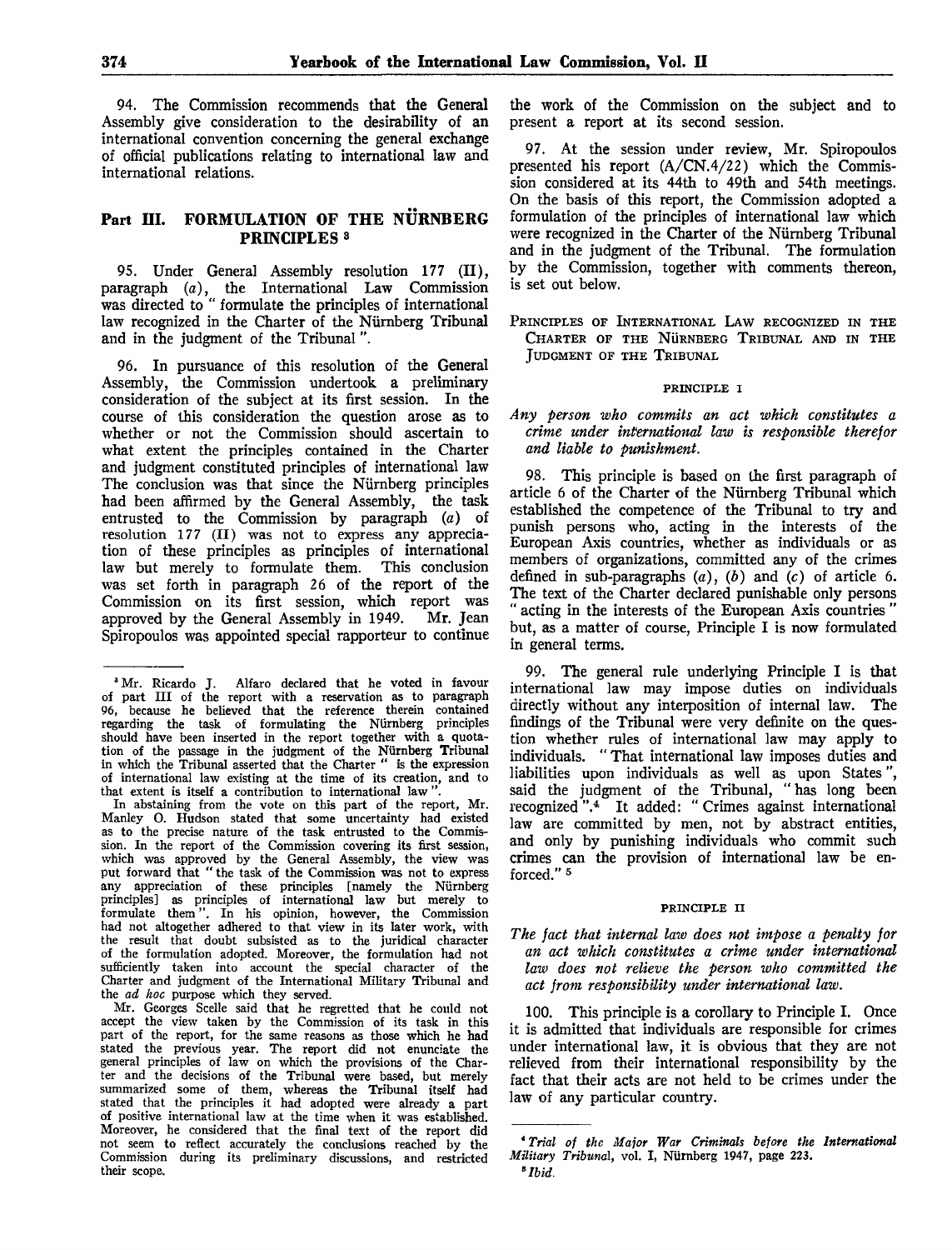101. The Charter of the Nürnberg Tribunal referred, in express terms, to this relation between international and national responsibility only with respect to crimes against humanity. Sub-paragraph *(c)* of article 6 of the Charter defined as crimes against humanity certain acts " whether or not [committed] in violation of the domestic law of the country where perpetrated ". The Commission has formulated Principle II in general terms.

102. The principle that a person who has committed an international crime is responsible therefor and liable to punishment under international law, independently of the provisions of internal law, implies what is commonly called the " supremacy " of international law over national<br>law The Tribunal considered that international law The Tribunal considered that international law can bind individuals even if national law does not direct them to observe the rules of international law, as shown by the following statement of the judgment: "... the very essence of the Charter is that individuals have international duties which transcend the national obligations of obedience imposed by the individual State ".<sup>6</sup>

#### PRINCIPLE III

*The fact that a person who committed an act which constitutes a crime under international law acted as Head of State or responsible Government official does not relieve him from responsibility under international law.*

103. This principle is based on article 7 of the Charter of the Nürnberg Tribunal. According to the Charter and the judgment, the fact that an individual acted as Head of State or responsible government official did not relieve him from international responsibility. " The principle of international law which, under certain circumstances, protects the representatives of a State ", said the Tribunal, " cannot be applied to acts which are condemned as criminal by international law. The authors of these acts cannot shelter themselves behind their official position in order to be freed from punishment  $\dots$  "<sup>7</sup>. The same idea was also expressed in the following passage of the findings: " He who violates the laws of war cannot obtain immunity while acting in pursuance of the authority of the State if the State in authorizing action moves outside its competence under international law."<sup>8</sup>

104. The last phrase of article 7 of the Charter, " or mitigating punishment ", has not been retained in the formulation of Principle III. The Commission considers that the question of mitigating punishment is a matter for the competent Court to decide.

#### PRINCIPLE IV

*The fact that a person acted pursuant to order of his Government or of a superior does not relieve him*

*7 Ibid.* 8  *Ibid.*

*from responsibility under international law, provided a moral choice was in fact possible to him.*

105. This text is based on the principle contained in article 8 of the Charter of the Nürnberg Tribunal as interpreted in the judgment. The idea expressed in Principle IV is that superior orders are not a defence provided a moral choice was possible to the accused. In conformity with this conception, the Tribunal rejected the argument of the defence that there could not be any responsibility since most of the defendants acted under the orders of Hitler. The Tribunal declared: "The provisions of this article [article 8] are in conformity with the law of all nations. That a soldier was ordered to kill or torture in violation of the international law of war has never been recognized as a defence to such acts of brutality, though, as the Charter here provides, the order may be urged in mitigation of the punishment. The true test, which is found in varying degrees in the criminal law of most nations, is not the existence of the order, but whether moral choice was in fact possible."<sup>8</sup>

106. The last phrase of article 8 of the Charter " but may be considered in mitigation of punishment, if the Tribunal determines that justice so requires ", has not been retained for the reason stated under Principle III, in paragraph 104 above.

#### PRINCIPLE v

## *Any person charged with a crime under international law has the right to a fair trial on the facts and law.*

107. The principle that a defendant charged with a crime under international law must have the right to a fair trial was expressly recognized and carefully developed by the Charter of the Nürnberg Tribunal. The Charter contained a chapter entitled: " Fair Trial for Defendants ", which for the purpose of ensuring such fair trial provided the following procedure:

*"a.* The indictment shall include full particulars specifying in detail the charges against the defendants. A copy of the indictment and of all the documents lodged with the indictment, translated into a language which he understands, shall be furnished to the defendant at a reasonable time before the trial.

" b. During any preliminary examination or trial of a defendant he shall have the right to give any explanation relevant to the charges made against him.

" *c.* A preliminary examination of a defendant and his trial shall be conducted in, or translated into, a language which the defendant understands.

" *d.* A defendant shall have the right to conduct his own defence before the Tribunal or to have the assistance of counsel.

" *e.* A defendant shall have the right through himself or through his counsel to present evidence at the trial in support of his defence, and to cross-examine any witness called by the prosecution."

*<sup>&</sup>quot;Trial of the Major War Criminals before the International Military Tribunal,* vol. I, Nürnberg 1947, page 223.

*<sup>&#</sup>x27;Ibid.,* page 224.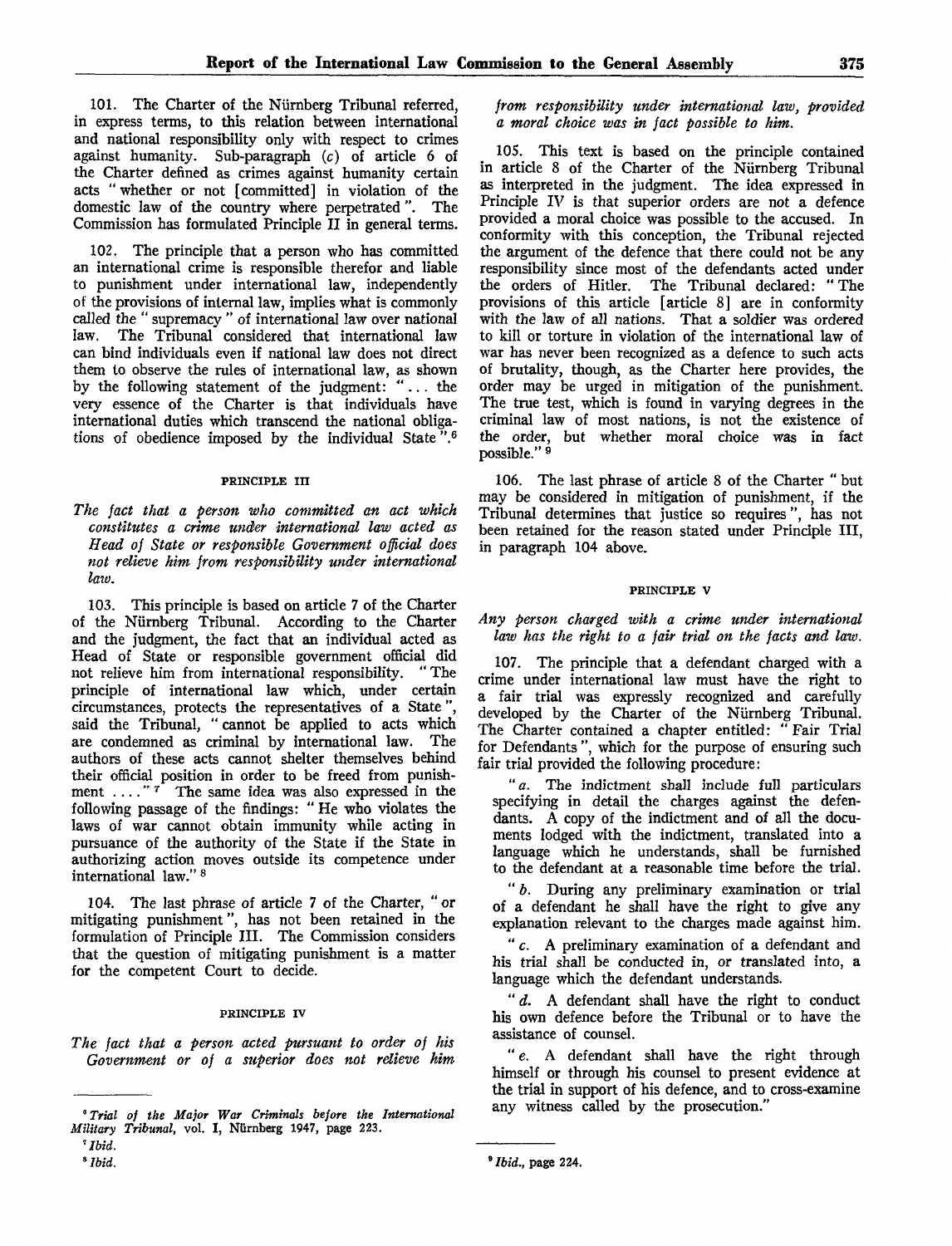108. The right to a fair trial was also referred to in the judgment itself. The Tribunal said in this respect: " With regard to the constitution of the Court all that the defendants are entitled to ask is to receive a fair trial on the facts and law." $10$ 

109. In the view of the Commission, the expression " fair trial " should be understood in the light of the above-quoted provisions of the Charter of the Nürnberg Tribunal.

#### PRINCIPLE VI

*The crimes hereinafter set out are punishable as crimes under international law:*

a. *Crimes against peace:*

- (i) *Planning, preparation, initiation or waging of a war of aggression or a war in violation of international treaties, agreements or assurances;*
- (ii) *Participation in a common plan or conspiracy for the accomplishment of any of the acts mentioned under* (i).

110. Both categories of crimes are characterized by the fact that they are connected with " war of aggression or war in violation of international treaties, agreements or assurances ".

111. The Tribunal made a general statement to the effect that its Charter was " the expression of international law existing at the time of its creation".<sup>11</sup> It, in particular, refuted the argument of the defence that aggressive war was not an international crime. For this refutation the Tribunal relied primarily on the General Treaty for the Renunciation of War of 27 August 1928 (Kellogg-Briand Pact) which in 1939 was in force between sixty-three States. " The nations who signed the Pact or adhered to it unconditionally ", said the Tribunal, " condemned recourse to war for the future as an instrument of policy, and expressly renounced it. After the signing of the Pact, any nation resorting to war as an instrument of national policy breaks the Pact. In the opinion of the Tribunal, the solemn renunciation of war as an instrument of national policy necessarily involves the proposition that such a war is illegal in international law; and that those who planned and waged such a war, with its inevitable and terrible consequences, are committing a crime in so doing. War for the solution of international controversies undertaken as an instrument of national policy certainly includes a war of aggression, and such a war is therefore outlawed by the Pact ".<sup>12</sup>

112. In support of its interpretation of the Kellogg-Briand Pact, the Tribunal cited some other international instruments which condemned war of aggression as an international crime. The draft of a Treaty of Mutual Assistance sponsored by the League of Nations in 1923 declared, in its article 1, "that aggressive war is

an international crime ". The Preamble to the League of Nations Protocol for the Pacific Settlement of International disputes (Geneva Protocol), of 1924, " recognizing the solidarity of the members of the International Community ", stated that " a war of aggression constitutes a violation of this solidarity, and is an international crime ", and that the contracting parties were " desirous of facilitating the complete application of the system provided in the Covenant of the League of Nations for the pacific settlement of disputes between the States and of ensuring the repression of international crimes ". The declaration concerning wars of aggression adopted on 24 September 1927 by the Assembly of the League of Nations declared, in its preamble, that war was an " international crime ". The resolution unanimously adopted on 18 February 1928 by twenty-one American Republics at the Sixth (Havana) International Conference of American States, provided that " war of aggression constitutes an international crime against the human species ". <sup>13</sup>

113. The Charter of the Nürnberg Tribunal did not contain any definition of " war of aggression ", nor was there any such definition in the judgment of the Tribunal. It was by reviewing the historical events before and during the war that it found that certain of the defendants planned and waged aggressive wars against twelve nations and were therefore guilty of a series of crimes.

114. According to the Tribunal, this made it unnecessary to discuss the subject in further detail, or to consider at any length the extent to which these aggressive wars were also " wars in violation of international treaties, agreements, or assurances ".<sup>14</sup>

115. The term "assurances" is understood by the Commission as including any pledge or guarantee of peace given by a State, even unilaterally.

116. The terms "planning" and "preparation" of a war of aggression were considered by the Tribunal as comprising all the stages in the bringing about of a war of aggression from the planning to the actual initiation of the war. In view of that, the Tribunal did not make any clear distinction between planning and preparation. As stated in the judgment, " planning and preparation are essential to the making of war ".<sup>15</sup>

117. The meaning of the expression "waging of a war of aggression " was discussed in the Commission during the consideration of the definition of " crimes against peace ". Some members of the Commission feared that everyone in uniform who fought in a war of aggression might be charged with the " waging " of such a war. The Commission understands the expression to refer only to high-ranking military personnel and high State officials, and believes that this was also the view of the Tribunal.

118. A legal notion of the Charter to which the defence objected was the one concerning " conspiracy ".

<sup>10</sup>*Trial of the Major War Criminals before the International Military Tribunal,* vol. I, Nürnberg 1947.

<sup>11</sup>  *Ibid.*

*<sup>&</sup>quot;Ibid.,* page 220.

*<sup>&</sup>quot;Ibid.,* pages 221-222.

*<sup>&</sup>quot;Ibid.,* page 216.

*K Ibid.,* page 224.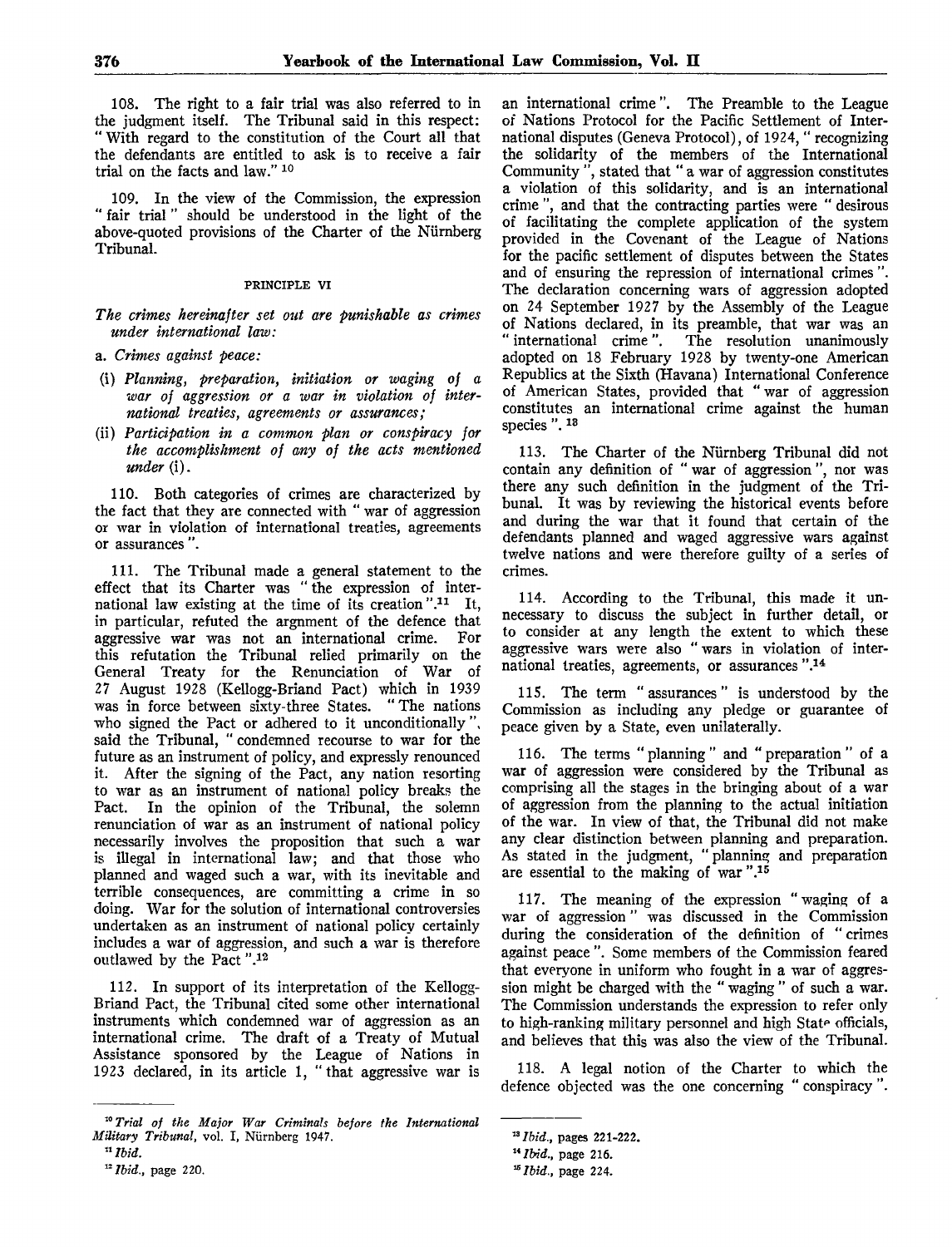The Tribunal recognized that " conspiracy is not defined in the Charter ".<sup>16</sup> However, it stated the meaning of the term, though only in a restricted way. "But in the opinion of the Tribunal ", it was said in the judgment, " the conspiracy must be clearly outlined in its criminal purpose. It must not be too far removed from the time of decision and of action. The planning, to be criminal, must not rest merely on the declarations of a party programme such as are found in the twenty-five points of the Nazi Party, announced in 1920, or the political affirmations expressed in *Mein Kampj* in later years. The Tribunal must examine whether a concrete plan to wage war existed, and determine the participants in that concrete plan ".<sup>17</sup>

b. *War crimes:*

*Violations of the laws or customs of war which include, but are not limited to, murder, ill-treatment or deportation to slave-labour or for any other purpose of civilian population of or in occupied territory, murder or ill-treatment of prisoners of war, of persons on the seas, killing of hostages, plunder of public or private property, wanton destruction of cities, towns, or villages, or devastation not justified by military necessity.*

119. The Tribunal emphasized that before the last war the crimes defined by article *6 (b)* of its Charter were already recognized as crimes under international law. The Tribunal stated that such crimes were covered by specific provisions of the Regulations annexed to The Hagne Convention of 1907 respecting the Laws and Customs of War on Land and of the Geneva Convention of 1929 on the Treatment of Prisoners of War. After enumerating the said provisions, the Tribunal stated: "That violation of these provisions constituted crimes for which the guilty individuals were punishable is too well settled to admit or argument."<sup>18</sup><sup>, 19</sup>

c. *Crimes against humanity:*

*Murder, extermination, enslavement, deportation and other inhuman acts done against any civilian population, or persecutions on political, racial or religious grounds, when such acts are done or such persecutions are carried on in execution of or in connexion with any crime against peace or any war crime.*

120. Article *6 (c)* of the Charter of the Niirnberg Tribunal distinguished two categories of punishable acts, to wit: first, murder, extermination, enslavement, deportation and other inhuman acts committed against any civilian population, before or during the war, and second, persecution on political, racial or religious grounds. Acts within these categories, according to

*m lbid.,* page *253.*

the Charter, constituted international crimes only when committed " in execution of or in connexion with any crimes within the jurisdiction of the Tribunal ". The crimes referred to as falling within the jurisdiction of the Tribunal were crimes against peace and war crimes.

121. Though it found that "political opponents were murdered in Germany before the war, and that many of them were kept in concentration camps in circumstances of great horror and cruelty ", that " the policy of persecution, repression and murder of civilians in Germany before the war of 1939, who were likely to be hostile to the Government, was most ruthlessly carried out ", and that " the persecution of Jews during the same period is established beyond all doubt ", the Tribunal considered that it had not been satisfactorily proved that before the outbreak of war these acts had been committed in execution of, or in connexion with, any crime within the jurisdiction of the Tribunal. For this reason the Tribunal declared itself unable to " make a general declaration that the acts before 1939 were crimes against humanity within the meaning of the Charter ".<sup>20</sup>

122. The Tribunal did not, however, thereby exclude the possibility that crimes against humanity might be committed also before a war.

123. In its definition of crimes against humanity the Commission has omitted the phrase "before or during the war " contained in article *6 (c)* of the Charter of the Niirnberg Tribunal because this ohrase referred to a particular war, the war of 1939. The omission of the phrase does not mean that the Commission considers that crimes against humanity can be committed only during a war. On the contrary, the Commission is of the opinion that such crimes may take place also before a war in connexion with crimes against peace.

124. In accordance with article *6 (c)* of the Charter, the above formulation characterizes as crimes against humanity murder, extermination, enslavement, etc., committed against "any" civilian population. This means that these acts mav be crimes against humanity even if they are committed by the perpetrator against his own population.

#### PRINCIPLE VII

## *Complicity in the commission of a- crime against peace, a war crime, or a crime against humanity as set forth in Principle VI is a crime under international law.*

125. The only provision in the Charter of the Niirnberg Tribunal regarding responsibility for complicity was that of the last paragraph of article 6 which reads<br>as follows: "Leaders, organizers, instigators and as follows: "Leaders, organizers, instigators and accomplices participating in the formulation or execution of a common plan or conspiracy to commit any of the foregoing crimes are responsible for all acts performed by any persons in execution of such a plan."

126. The Tribunal, commenting on this provision in

<sup>10</sup>  *Ibid.,* page *225.*

<sup>&</sup>lt;sup>11</sup> Trial of the Major War Criminals before the International *Military Tribunal,* vol. I, Niirnberg 1947, page 225.

<sup>&</sup>lt;sup>19</sup> During its discussion on the crime of killing hostages, the Commission took note of the fact that the Geneva Conventions of 12 August 1949, and more specifically art'cle 34 of the Convention relative to the protection of civilian persons in time of war, prohibit the *taking* of hostages.

<sup>20</sup>  *Trial of the Major War Criminals before the International Military Tribunal,* vol. I, Niirnberg 1947.